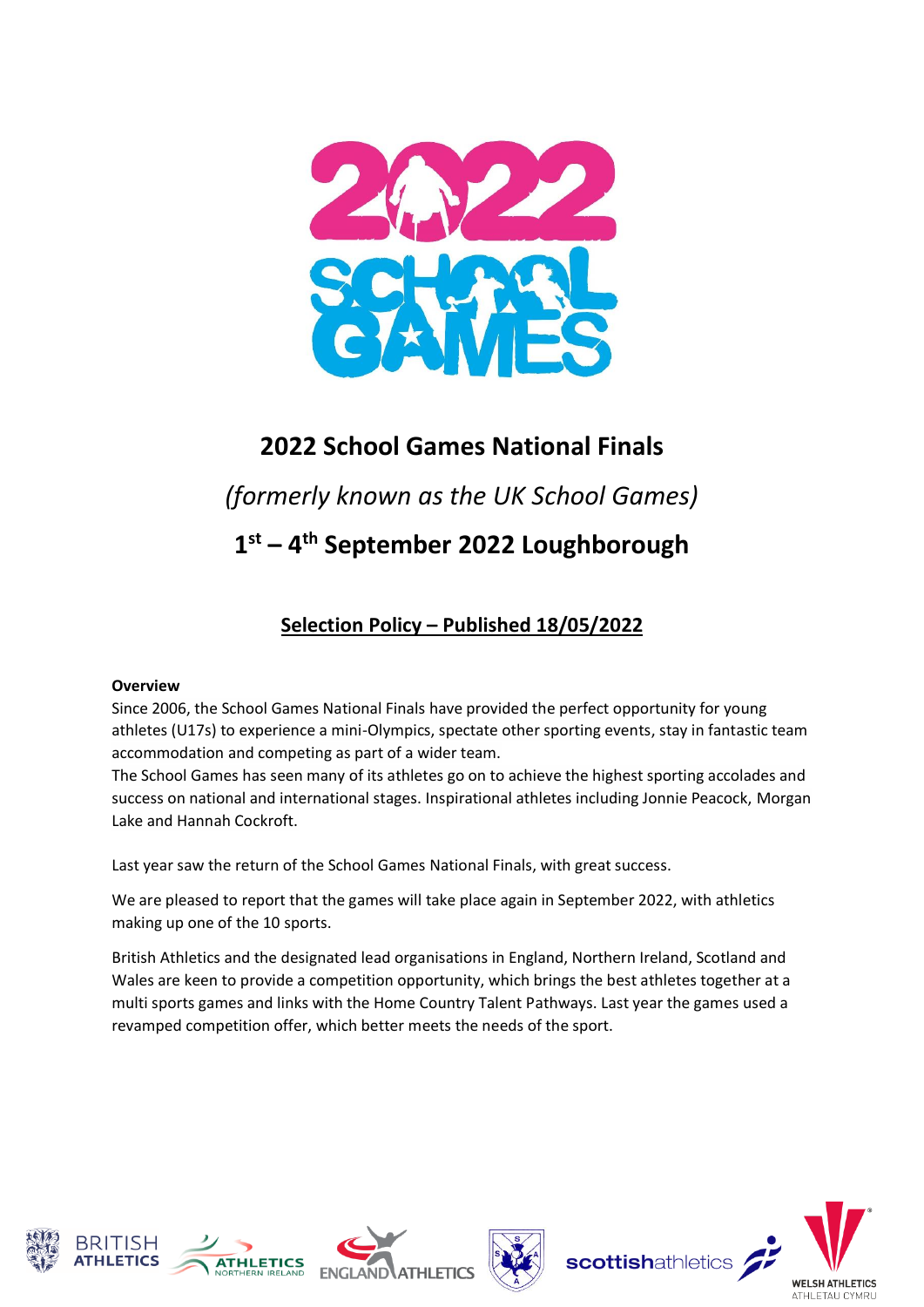## **What is the REVISED competition format?**

Prior to 2021, the games had seen 5 teams representing the North, Midlands and South of England, Northern Ireland and Scotland, competing against each other in a traditional athletics competition.

In 2022 we deliver the New, revamped competition format, first used in 2021 which:

- Provided increased numbers of athletes present at the games (increasing from 5 to 8 Teams)
- Selected the best 8 available athletes from across the UK, per event (male and female) and wherever possible, provided fair representation from the four home countries.
- Provided 8 evenly balanced teams, to provide a better team competition experience.
- Linked directly with the Home Country Talent Pathway and Programmes.

## **How does it work?**

- We have introduced new Entry Standards, which athletes must achieve to be considered for selection.\*
- We will select the first athlete per event (male and Female) from each Home Country, who has the achieved the entry standard in the qualification period.\*\*
- We will then select the next 4 best athletes, based on ranking, to make up the remaining 4 places.
- If any Home country does not have an athlete who meets the entry standard, then the next best athlete from the remaining Home countries will be selected.\*\*\*
- If any athletes are unavailable for the School Games based on the above criteria, we will then move to the next highest ranked athlete.
- The top 8 selected athletes will then compete as part of an All Stars Team, which will be drafted on the day of the selection meeting.

## **How does the draft system work?**

- Each athlete will be given a point score based on their ranking at the selection meeting. i.e. the number one ranked athlete will be given a point score of 8 and then eighth ranked athlete will be given a point score of 1.
- The 8 teams will then be selected to ensure that all teams have an evenly balanced make up / numbers.

\* *The Entry standard are based on the English Schools Entry standard for this age group.*

*\**\* *If an athlete from any Home Country has met the entry standard and is the number one ranked athlete for their country, but is ranked lower than other athletes with the entry standard, they would still be selected first as the highest ranked athlete for their Home Country.*

*\*\*\* In the event that there is no athlete(s) with the entry standard from a home country/ home countries in a given event, the selection panel will then look at the next highest ranked athlete with an entry standard.* 









scottishathletics

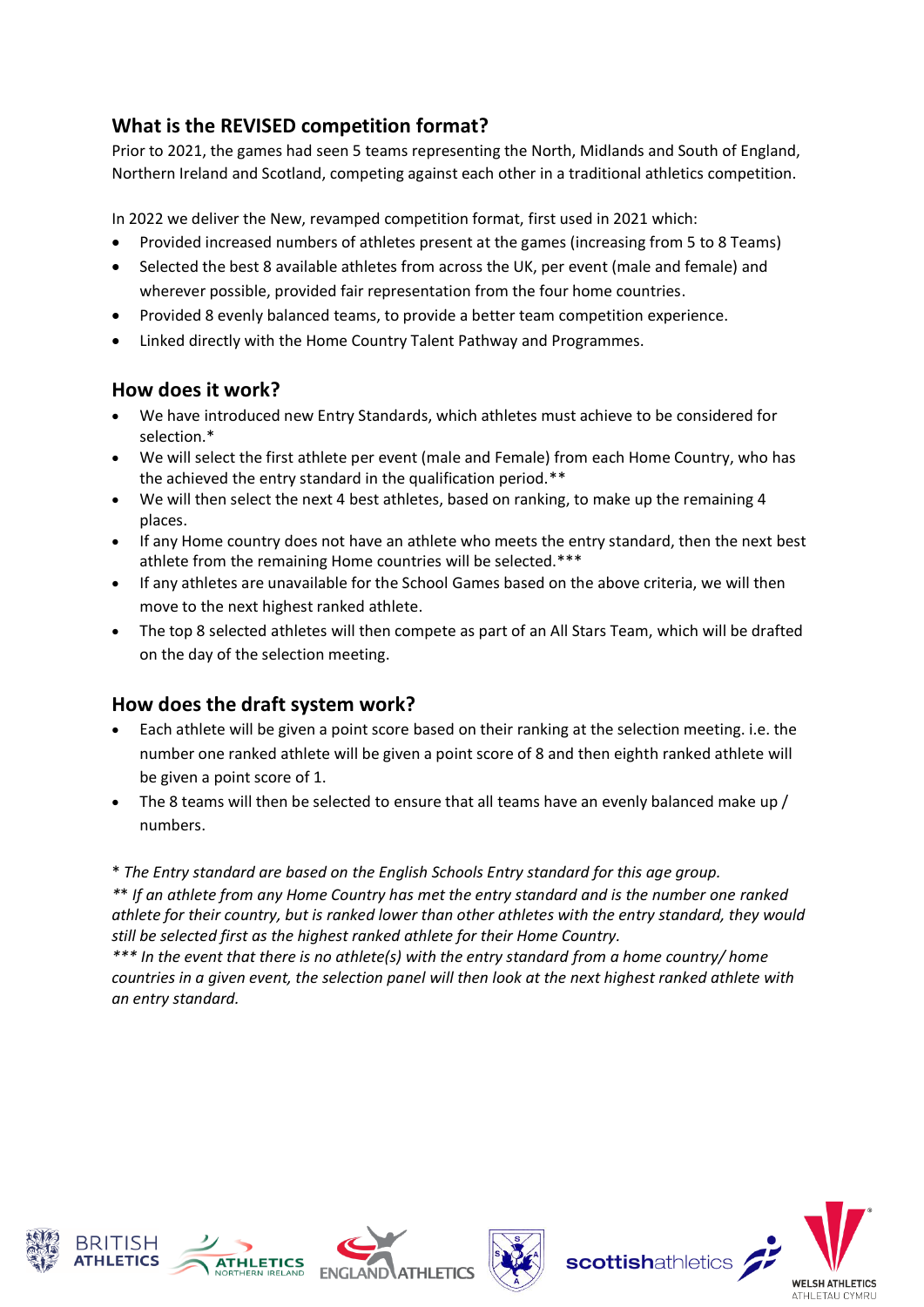## **Eligibility**

- 1. To be considered for selection, athletes must satisfy the following:
	- **a.** Be competing as an Under 17 on or before the 31st August 2022. **(D.O.B. 1st September 2005 to 31st August 2007)**
	- b. have achieved the relevant Entry Standard within the specified period
	- c. sign the School Games Team Members' Agreement ("TMA") and abide by its terms and conditions. Any athlete failing to do so prior to the first date of competition will result in their selection being withdrawn.

## **Qualifications**

- 2. To be considered as part of the selection process, qualifications performances must be achieved between the  $1<sup>st</sup>$  January 2022 and the  $10<sup>th</sup>$  July 2022 23:59.
- 3. The Entry Standards have been based on the English Schools Standards.

#### **Please note meeting an Entry Standard is NOT confirmation of selection for the School Games National Finals.**

| <b>Male</b> | Event               | <b>Female</b> |
|-------------|---------------------|---------------|
| 11.20       | 100m                | 12.5          |
| 22.70       | 200m                | 25.80         |
| 51.10       | 400/300m            | 41.20         |
| 1:57.00     | 800m                | 2:16.00       |
| 4:06.00     | 1500m               | 4:45.00       |
| 8:56.00     | 3000m               | 10:20.00      |
| 4:40.00     | 1500m SC            | 5:23.00       |
| 14.00       | 100m / 80m Hurdles  | 12.00         |
| 58.70       | 400m / 300m Hurdles | 46.40         |
| 6.40m       | Long Jump           | 5.40m         |
| 13.20m      | <b>Triple Jump</b>  | 10.90m        |
| 1.88m       | <b>High Jump</b>    | 1.65m         |
| 3.90m       | <b>Pole Vault</b>   | 3.10m         |
| 13.20m      | <b>Shot Put</b>     | 11.60m        |
| 41.00m      | <b>Discus</b>       | 33.00m        |
| 49.00m      | <b>Hammer</b>       | 48.00m        |
| 52.00m      | Javelin             | 38.00m        |

## **Selection Process**

- 4. The School Games National Final Teams will be selected in one meeting on Monday  $11<sup>th</sup>$  July 2022.
- 5. A maximum of 8 athletes (male & female) will be selected for each event.
- 6. A reserve list will also be selected on the day based on the criteria set out within this document.
- *7. Prior to the selection meeting, athletes who have met the entry standard will be asked to complete an online registration form to confirm if they wish to be considered for selection. Please note this does not guarantee selection, but it is an important process, to ensure we have all the required information for those athletes successfully selected.*









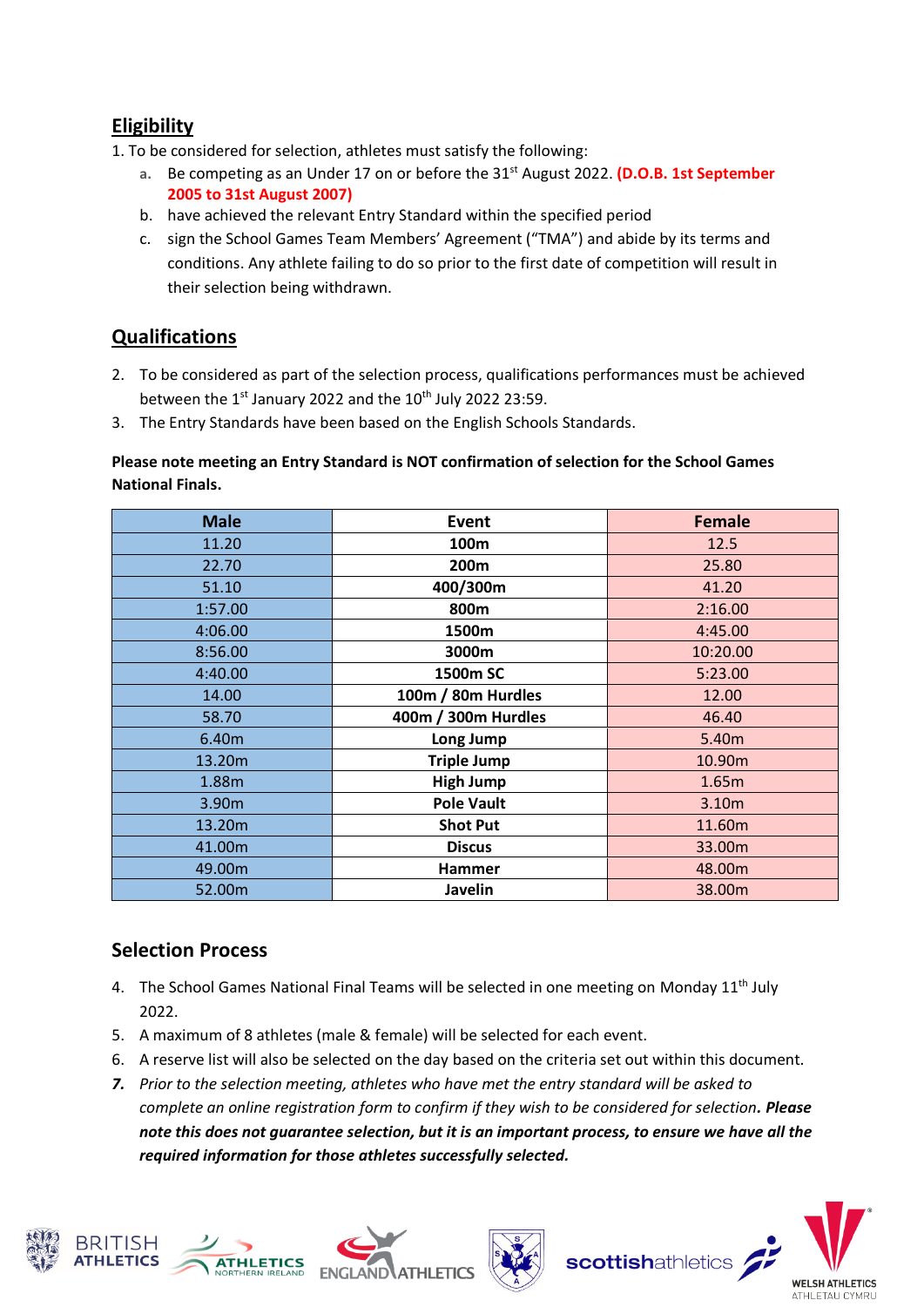#### **8. Round 1 – Home Country Automatic Selections**

- a. The highest ranked athlete, per event (male and female) from each Home Country, with an Entry Standard will be automatically selected.
- **b.** If no athlete(s) from a Home Country / Home Countries have successfully achieved the Entry Standard, this place within the teams will move to round 2.

#### **9. Round 2 – Highest ranked athletes remaining after round 1**

- a. After round 1 the next 4 highest ranked athletes, per event (male and female), with an Entry Standard will be automatically selected.
- b. If any additional places have passed over from Round 1, the panel will select the next best athlete(s) remaining after Round 2, **point a**.

*Please note if any athletes provisionally selected in Round 1 & 2 confirm (in writing) prior to the meeting that they do not wish to take part in the School Games National Final, the panel will select the next highest eligible athlete(s).* 

#### **10. Round 3 – Selecting a Reserve List**

British Athletics are aware that some athletes may need to withdraw from the School Games prior to the event. To help limited the disruptions to the teams and the event, the panel will select a reserve list for each event.

### *At the 2022 School Games National final, teams will compete in a Universal 4 x 100m Relay [\(See](https://www.bing.com/videos/search?q=athletics+universal+relay&&view=detail&mid=7E30763DBC5A34CF92FA7E30763DBC5A34CF92FA&&FORM=VRDGAR&ru=%2Fvideos%2Fsearch%3Fq%3Dathletics%2Buniversal%2Brelay%26FORM%3DHDRSC3)  [example\).](https://www.bing.com/videos/search?q=athletics+universal+relay&&view=detail&mid=7E30763DBC5A34CF92FA7E30763DBC5A34CF92FA&&FORM=VRDGAR&ru=%2Fvideos%2Fsearch%3Fq%3Dathletics%2Buniversal%2Brelay%26FORM%3DHDRSC3) The relay members will be made up of the athletes selected for each team.*

## **Conditions**

11. Performances must be achieved during competitions organised or authorised by the World Athletics, its Area Associations or its National Member Federations. Domestic competitions will only be accepted if they are achieved in Permit Level 2 competition (or higher) OR any of the following Permit Level 1 competitions: Please visit -

<https://www.uka.org.uk/competitions/fixtures/>

- All County Championships
- All County Schools' Championships
- All divisions of the British Athletics League (BAL)
- All premier division UK Youth Development League (YDL) matches (upper age-group).
- Scottish Schools National Champs & Scottish League

For the avoidance of doubt, any Permit Level 1 competitions not listed above will NOT be valid for entry standard purposes.

- 12. Providing the sprints are timed using photo finish and that sprints and jumps all use a wind gauge.
- 13. Wind-assisted performances (or performances achieved at events where wind measurement was not available) will not be accepted.
- 14. Any performances achieved in mixed track event, involving both male and female participants and held completely in a stadium, shall not be accepted. For more information please refer to Rule 9 of the UKA Rules for Competition Manual.